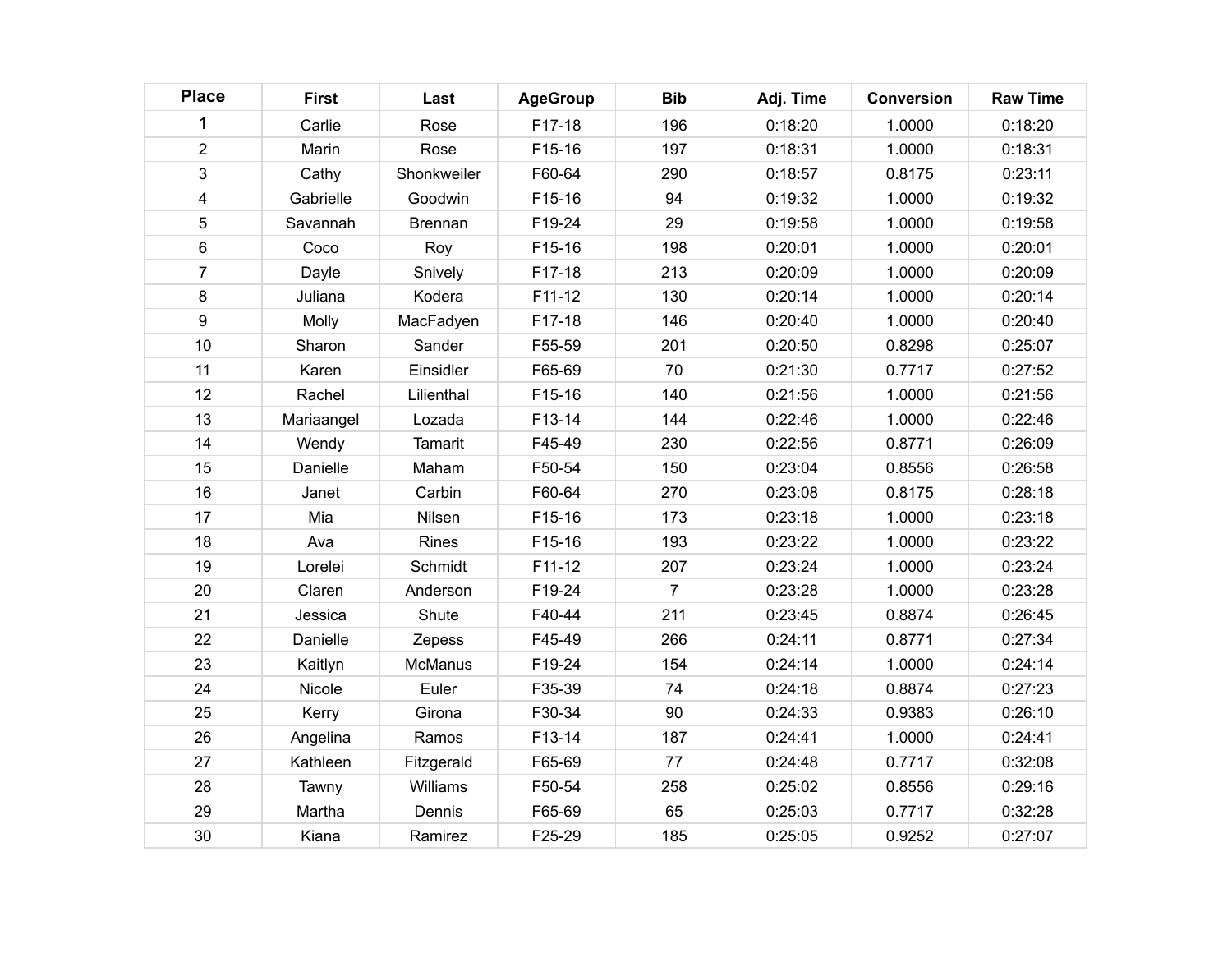| 31 | Anne          | Richards        | F25-29 | 189 | 0:25:08 | 0.9252 | 0:27:10 |
|----|---------------|-----------------|--------|-----|---------|--------|---------|
| 32 | Sarah         | Taylor          | F19-24 | 233 | 0:25:15 | 1.0000 | 0:25:15 |
| 33 | Jennifer      | <b>Brown</b>    | F45-49 | 35  | 0:25:46 | 0.8771 | 0:29:23 |
| 34 | Lisa          | Hamelin         | F50-54 | 103 | 0:25:50 | 0.8556 | 0:30:12 |
| 35 | Sara          | Haugh           | F50-54 | 107 | 0:26:10 | 0.8556 | 0:30:35 |
| 36 | Maya          | Goldstein       | F19-24 | 92  | 0:26:40 | 1.0000 | 0:26:40 |
| 37 | Carol         | Walker          | F55-59 | 248 | 0:26:46 | 0.8298 | 0:32:15 |
| 38 | Deb           | Waszak          | F50-54 | 253 | 0:26:54 | 0.8556 | 0:31:26 |
| 39 | Karen         | Gable           | F55-59 | 87  | 0:26:56 | 0.8298 | 0:32:28 |
| 40 | Connie        | Curti           | F13-14 | 60  | 0:27:19 | 1.0000 | 0:27:19 |
| 41 | Nikki         | Rach            | F50-54 | 183 | 0:27:29 | 0.8556 | 0:32:08 |
| 42 | Courtney      | Doherty         | F35-39 | 66  | 0:27:36 | 0.8874 | 0:31:06 |
| 43 | KC            | Northup         | F30-34 | 174 | 0:27:39 | 0.9383 | 0:29:28 |
| 44 | Jennifer      | <b>Sturgess</b> | F50-54 | 221 | 0:27:42 | 0.8556 | 0:32:23 |
| 45 | Lauren        | Stephens        | F0-10  | 215 | 0:27:43 | 1.0000 | 0:27:43 |
| 46 | Anne          | Beninghof       | F60-64 | 14  | 0:28:14 | 0.8175 | 0:34:33 |
| 47 | <b>Betsy</b>  | Langan          | F45-49 | 135 | 0:28:48 | 0.8771 | 0:32:50 |
| 48 | Day           | )sborne-Chapma  | F45-49 | 177 | 0:29:24 | 0.8771 | 0:33:32 |
| 49 | Lymaris       | Serrano         | F40-44 | 273 | 0:29:28 | 0.8874 | 0:33:12 |
| 50 | Carrie        | Sullivan        | F11-12 | 223 | 0:29:32 | 1.0000 | 0:29:32 |
| 51 | Karla         | Stogsdill       | F40-44 | 217 | 0:30:16 | 0.8874 | 0:34:06 |
| 52 | Gina          | Grant           | F19-24 | 96  | 0:30:33 | 1.0000 | 0:30:33 |
| 53 | Theresa       | Serafimovski    | F45-49 | 208 | 0:30:33 | 0.8771 | 0:34:50 |
| 54 | <b>Bonnie</b> | Cawvey          | F45-49 | 44  | 0:30:37 | 0.8771 | 0:34:54 |
| 55 | Susan         | Russo           | F55-59 | 199 | 0:30:48 | 0.8298 | 0:37:08 |
| 56 | Mi            | Hoshino         | F50-54 | 113 | 0:31:01 | 0.8556 | 0:36:15 |
| 57 | Jennifer      | Pahls           | F45-49 | 179 | 0:31:03 | 0.8771 | 0:35:24 |
| 58 | Teresa        | Kinstle         | F45-49 | 127 | 0:31:07 | 0.8771 | 0:35:28 |
| 59 | Deninse       | Godreau         | F55-59 | 91  | 0:31:12 | 0.8298 | 0:37:36 |
| 60 | Casey         | Johnson         | F45-49 | 118 | 0:31:57 | 0.8771 | 0:36:26 |
| 61 | Elizabeth     | <b>Braun</b>    | F30-34 | 28  | 0:32:20 | 0.9383 | 0:34:27 |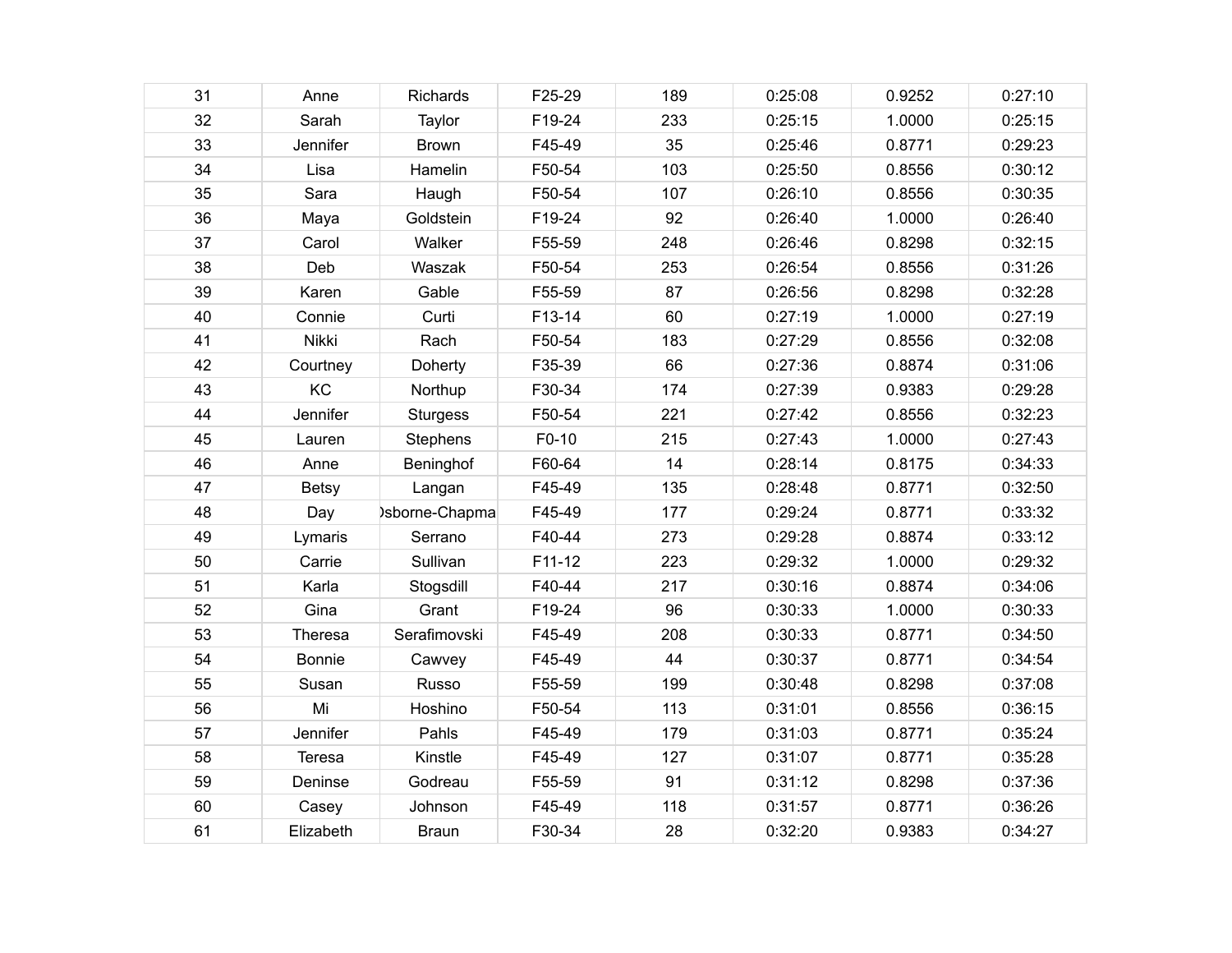| 62          | Erica       | Kindig                | F45-49 | 125 | 0:32:32 | 0.8771 | 0:37:06 |
|-------------|-------------|-----------------------|--------|-----|---------|--------|---------|
| 63          | Jeanine     | <b>Latimer Parkes</b> | F50-54 | 137 | 0:32:37 | 0.8556 | 0:38:07 |
| 64          | Judith      | Richarz               | F65-69 | 191 | 0:32:52 | 0.7717 | 0:42:35 |
| 65          | Mary        | Hackbarth             | F60-64 | 101 | 0:33:04 | 0.8175 | 0:40:27 |
| 66          | Misha       | Wagoner               | F40-44 | 246 | 0:33:43 | 0.8874 | 0:37:59 |
| 67          | Cynthia     | Bologna               | F40-44 | 23  | 0:33:48 | 0.8874 | 0:38:05 |
| 68          | Mary        | Holloway              | F75-79 | 111 | 0:33:59 | 0.6439 | 0:52:47 |
| 69          | Alesha      | Hacker                | F30-34 | 102 | 0:34:09 | 0.9383 | 0:36:24 |
| 70          | Raechel     | <b>Barfield</b>       | F40-44 | 10  | 0:34:12 | 0.8874 | 0:38:32 |
| 71          | Maria       | <b>Bouker</b>         | F45-49 | 25  | 0:34:33 | 0.8771 | 0:39:23 |
| 72          | Stephanie   | Fernandez             | F35-39 | 76  | 0:34:53 | 0.8874 | 0:39:19 |
| 73          | Kim         | Stricklan             | F55-59 | 219 | 0:35:39 | 0.8298 | 0:42:58 |
| 74          | Jamie       | Szafran               | F35-39 | 227 | 0:36:10 | 0.8874 | 0:40:45 |
| 75          | Mia         | Luca                  | F50-54 | 145 | 0:36:37 | 0.8556 | 0:42:47 |
| 76          | Cindi       | Wood                  | F60-64 | 261 | 0:36:44 | 0.8175 | 0:44:56 |
| 77          | Jessica     | Novak                 | F45-49 | 175 | 0:37:09 | 0.8771 | 0:42:21 |
| 78          | Victoria    | Santiago              | F19-24 | 203 | 0:37:33 | 1.0000 | 0:37:33 |
| 79          | Solene      | Iguer                 | F0-10  | 115 | 0:39:12 | 1.0000 | 0:39:12 |
| 80          | Gabriella   | Kosenchuk             | F19-24 | 131 | 0:39:25 | 1.0000 | 0:39:25 |
| 81          | Lisa        | Sasso                 | F55-59 | 204 | 0:39:36 | 0.8298 | 0:47:43 |
| 82          | Kellie      | Flechtner             | F40-44 | 79  | 0:40:16 | 0.8874 | 0:45:23 |
| 83          | Sarah       | Graber                | F40-44 | 95  | 0:40:57 | 0.8874 | 0:46:08 |
| 84          | Candee      | Crowe                 | F60-64 | 55  | 0:41:43 | 0.8175 | 0:51:01 |
| 85          | Lauren      | Bergquist             | F19-24 | 19  | 0:43:06 | 1.0000 | 0:43:06 |
| 86          | Donna       | Maguire               | F70-74 | 149 | 0:43:24 | 0.7305 | 0:59:25 |
| 87          | Jenny       | Miner                 | F55-59 | 159 | 0:43:55 | 0.8298 | 0:52:56 |
| 88          | Jane        | Kelly                 | F50-54 | 124 | 0:46:03 | 0.8556 | 0:53:50 |
| 89          | Rhonda      | Gatewood              | F50-54 | 89  | 0:47:46 | 0.8556 | 0:55:50 |
| 90          | Kate        | Kachman               | F30-34 | 121 | 0:48:20 | 0.9383 | 0:51:31 |
| 91          | Abigail     | Adams                 | F19-24 | 3   | 0:52:53 | 1.0000 | 0:52:53 |
| $\mathbf 1$ | <b>Rick</b> | Walker                | M70-74 | 249 | 0:15:52 | 0.7105 | 0:22:20 |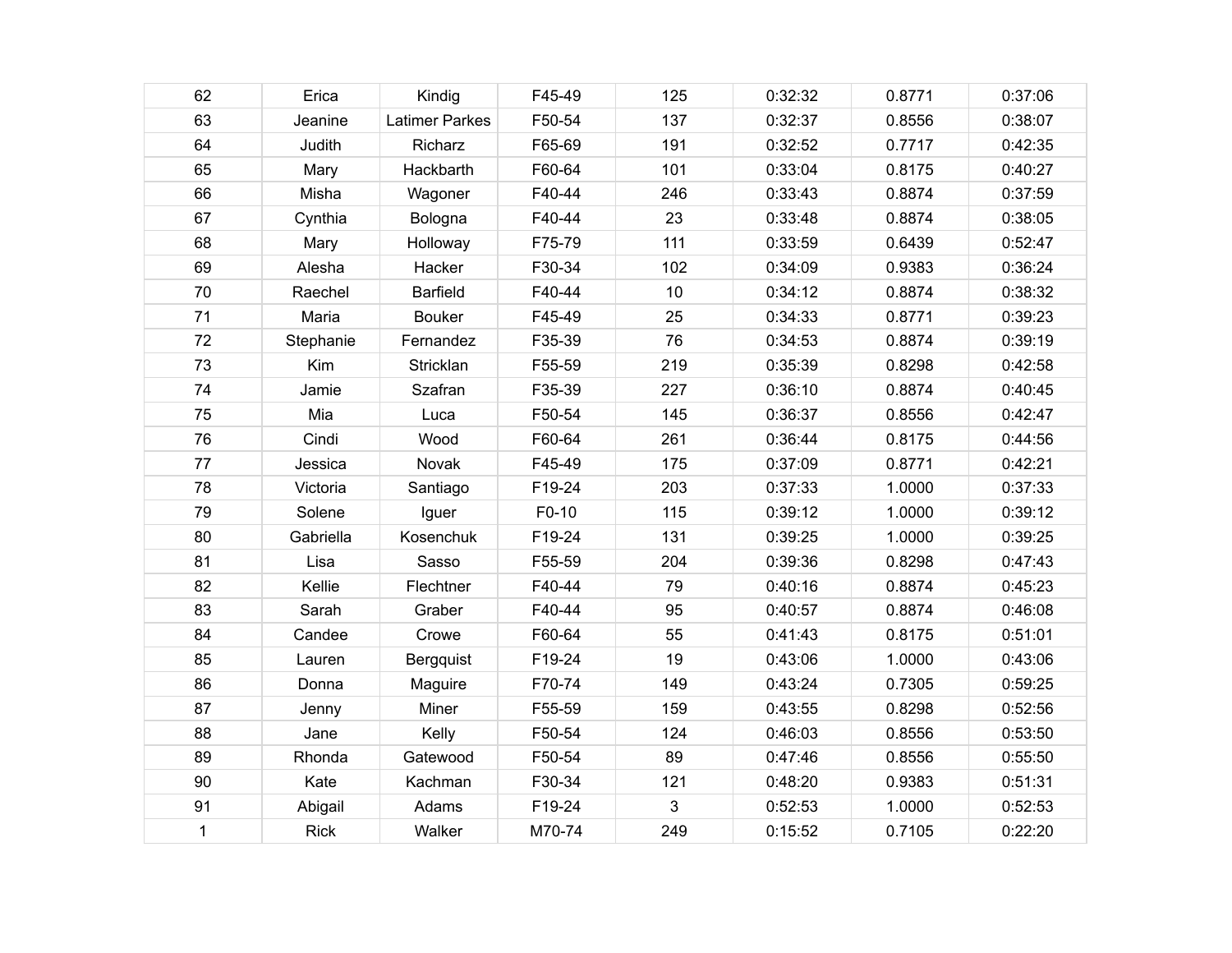| $\overline{2}$          | Eric         | Christensen    | M45-49 | 48  | 0:16:29 | 0.8721 | 0:18:54 |
|-------------------------|--------------|----------------|--------|-----|---------|--------|---------|
| 3                       | Andrea       | Ugazio         | M55-59 | 268 | 0:17:15 | 0.8354 | 0:20:40 |
| $\overline{\mathbf{4}}$ | Steve        | Hoberg         | M70-74 | 110 | 0:17:16 | 0.7105 | 0:24:19 |
| 5                       | Joshua       | <b>Brown</b>   | M17-18 | 36  | 0:17:23 | 1.0000 | 0:17:23 |
| 6                       | Nathaniel    | Chon           | M17-18 | 47  | 0:17:56 | 1.0000 | 0:17:56 |
| $\overline{7}$          | Jacob        | Hamlin         | M15-16 | 105 | 0:17:56 | 1.0000 | 0:17:56 |
| 8                       | Ryan         | Turner         | M13-14 | 237 | 0:18:01 | 1.0000 | 0:18:01 |
| 9                       | Luis         | Ortiz          | M19-24 | 176 | 0:18:16 | 1.0000 | 0:18:16 |
| 10                      | David        | Brancamp       | M55-59 | 26  | 0:18:33 | 0.8354 | 0:22:12 |
| 11                      | Mike         | Freshley       | M80-84 | 84  | 0:19:12 | 0.6515 | 0:29:28 |
| 12                      | Mike         | Waid           | M55-59 | 247 | 0:19:27 | 0.8354 | 0:23:17 |
| 13                      | <b>Drew</b>  | Culverhouse    | M13-14 | 57  | 0:19:34 | 1.0000 | 0:19:34 |
| 14                      | Andy         | Kroupa         | M50-54 | 132 | 0:19:39 | 0.8470 | 0:23:12 |
| 15                      | Chuck        | Ellefson       | M45-49 | 72  | 0:19:50 | 0.8721 | 0:22:44 |
| 16                      | Les          | Guthrie        | M60-64 | 99  | 0:19:57 | 0.8054 | 0:24:46 |
| 17                      | <b>Barry</b> | Creighton      | M55-59 | 54  | 0:20:34 | 0.8354 | 0:24:37 |
| 18                      | David        | Valdes         | M45-49 | 238 | 0:20:34 | 0.8721 | 0:23:35 |
| 19                      | Liam         | Sullivan       | M13-14 | 225 | 0:20:36 | 1.0000 | 0:20:36 |
| 20                      | Dane         | Griffin        | M70-74 | 97  | 0:20:38 | 0.7105 | 0:29:02 |
| 21                      | Ted          | Cowan          | M55-59 | 53  | 0:20:41 | 0.8354 | 0:24:46 |
| 22                      | Chuck        | Tanner         | M60-64 | 231 | 0:21:27 | 0.8054 | 0:26:38 |
| 23                      | Scott        | Mairose        | M50-54 | 151 | 0:21:33 | 0.8470 | 0:25:27 |
| 24                      | David        | Winslow        | M65-69 | 260 | 0:21:37 | 0.7423 | 0:29:07 |
| 25                      | Jay          | Jackson        | M45-49 | 117 | 0:22:03 | 0.8721 | 0:25:17 |
| 26                      | Matthew      | Culverhouse    | M11-12 | 58  | 0:22:26 | 1.0000 | 0:22:26 |
| 27                      | Holden       | Williams       | M17-18 | 256 | 0:22:26 | 1.0000 | 0:22:26 |
| 28                      | Paul         | Valitutto      | M45-49 | 240 | 0:22:40 | 0.8721 | 0:26:00 |
| 29                      | <b>Brad</b>  | <b>Brunell</b> | M55-59 | 37  | 0:22:42 | 0.8354 | 0:27:11 |
| 30                      | Jesse        | Morenus        | M35-39 | 167 | 0:22:56 | 0.9073 | 0:25:17 |
| 31                      | Steve        | Wall           | M45-49 | 250 | 0:22:59 | 0.8721 | 0:26:21 |
| 32                      | William      | Kloppe         | M70-74 | 128 | 0:23:12 | 0.7105 | 0:32:39 |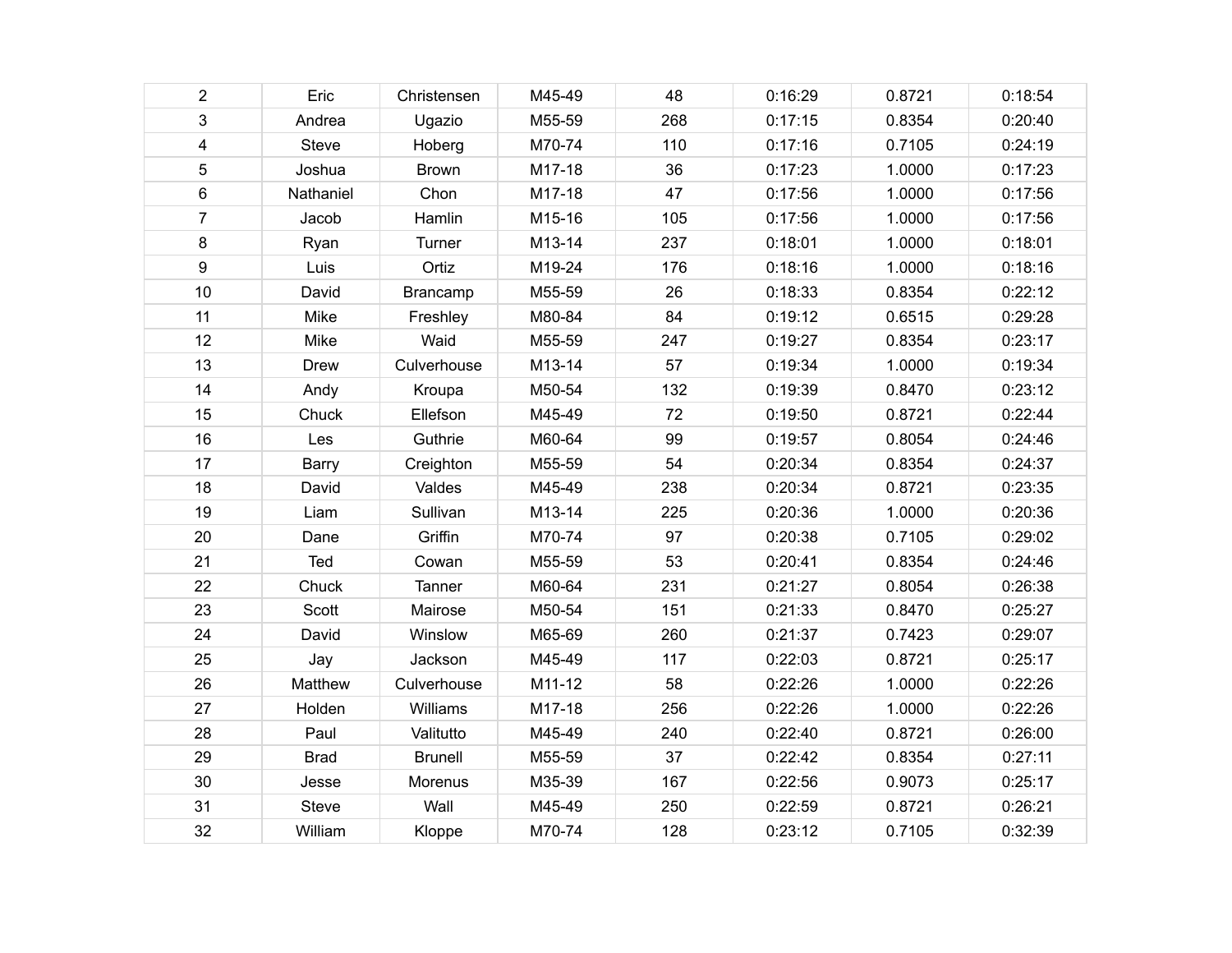| 33 | Natt         | Reifler         | M55-59 | 188     | 0:23:16 | 0.8354 | 0:27:50 |
|----|--------------|-----------------|--------|---------|---------|--------|---------|
| 34 | Michael      | Morrison        | M60-64 | 168     | 0:23:30 | 0.8054 | 0:29:11 |
| 35 | Donald       | Combs           | M55-59 | 50      | 0:23:58 | 0.8354 | 0:28:41 |
| 36 | Robert       | Shuler          | M65-69 | 210     | 0:24:02 | 0.7423 | 0:32:23 |
| 37 | Michael      | Stephens        | M45-49 | 216     | 0:24:11 | 0.8721 | 0:27:44 |
| 38 | Sean         | McClean         | M50-54 | 153     | 0:24:13 | 0.8470 | 0:28:36 |
| 39 | Arash        | Rafiei          | M40-44 | 184     | 0:24:19 | 0.8845 | 0:27:29 |
| 40 | Dennis       | Robinson        | M40-44 | 194     | 0:24:21 | 0.8845 | 0:27:32 |
| 41 | Bobby        | Sullivan        | M45-49 | 222     | 0:24:24 | 0.8721 | 0:27:59 |
| 42 | Craig        | Harrington      | M65-69 | 269     | 0:24:42 | 0.7423 | 0:33:16 |
| 43 | Glenn        | <b>Baker</b>    | M55-59 | 9       | 0:24:46 | 0.8354 | 0:29:39 |
| 44 | Joe          | Durrett         | M60-64 | 67      | 0:24:49 | 0.8054 | 0:30:49 |
| 45 | Greggory     | Dedic           | M35-39 | 64      | 0:24:53 | 0.9073 | 0:27:26 |
| 46 | Corey        | Carruth         | M40-44 | 42      | 0:25:08 | 0.8845 | 0:28:25 |
| 47 | Joshua       | Williams        | M35-39 | 257     | 0:25:12 | 0.9073 | 0:27:46 |
| 48 | Duane        | Corbett         | M35-39 | 51      | 0:25:13 | 0.9073 | 0:27:47 |
| 49 | Phillip      | Carden          | M40-44 | 40      | 0:25:20 | 0.8845 | 0:28:38 |
| 50 | Aj           | Eorell          | M13-14 | 292     | 0:25:52 | 1.0000 | 0:25:52 |
| 51 | James        | Nehmer          | M55-59 | 169     | 0:26:09 | 0.8354 | 0:31:18 |
| 52 | Shawn        | Szydlik         | M40-44 | 228     | 0:26:16 | 0.8845 | 0:29:42 |
| 53 | Nathan       | Hamilton        | M40-44 | 104     | 0:26:25 | 0.8845 | 0:29:52 |
| 54 | <b>Elvis</b> | Alvarez carnero | M40-44 | $\,6\,$ | 0:26:45 | 0.8845 | 0:30:15 |
| 55 | Mark         | Freid           | M50-54 | 82      | 0:26:55 | 0.8470 | 0:31:47 |
| 56 | Alex         | <b>Baxter</b>   | M40-44 | 13      | 0:27:06 | 0.8845 | 0:30:39 |
| 57 | Kyle         | Taylor          | M50-54 | 232     | 0:27:09 | 0.8470 | 0:32:04 |
| 58 | Gregory      | <b>Brown</b>    | M55-59 | 34      | 0:27:17 | 0.8354 | 0:32:39 |
| 59 | Jim          | Spaulding       | M65-69 | 214     | 0:27:20 | 0.7423 | 0:36:49 |
| 60 | Randy        | Stoiber         | M25-29 | 218     | 0:27:27 | 0.9748 | 0:28:10 |
| 61 | Mike         | Cafferty        | M65-69 | 39      | 0:27:38 | 0.7423 | 0:37:13 |
| 62 | Andres       | Miyares         | M35-39 | 161     | 0:27:46 | 0.9073 | 0:30:36 |
| 63 | Darrell      | Richarz         | M60-64 | 190     | 0:27:48 | 0.8054 | 0:34:30 |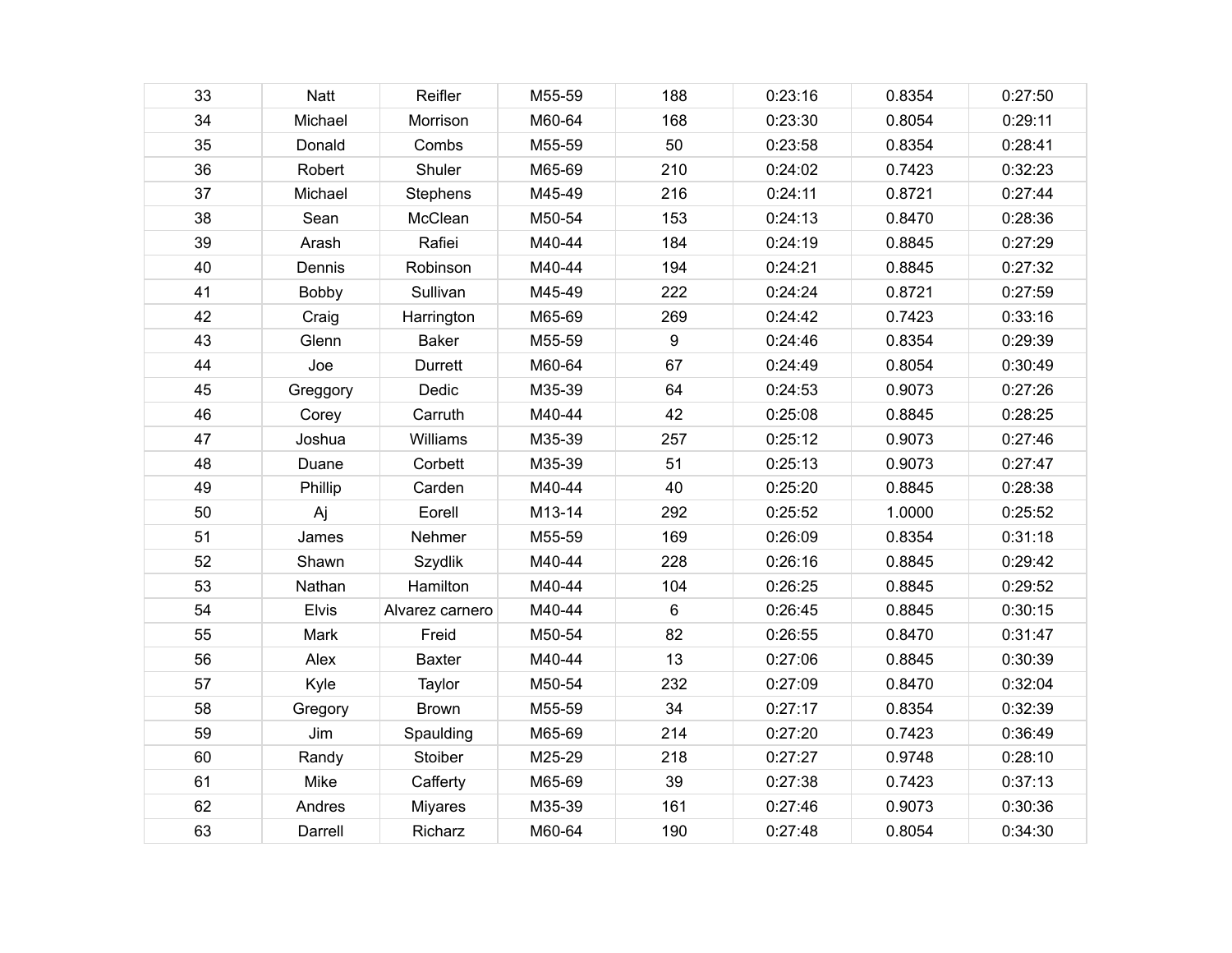| 64 | William     | <b>Benoist</b>  | M60-64 | 16  | 0:27:55 | 0.8054 | 0:34:40 |
|----|-------------|-----------------|--------|-----|---------|--------|---------|
| 65 | Rob         | Zakrzewski      | M45-49 | 265 | 0:27:56 | 0.8721 | 0:32:02 |
| 66 | Domenico    | Barger          | M35-39 | 11  | 0:27:58 | 0.9073 | 0:30:50 |
| 67 | Carlos      | Mendoza         | M50-54 | 156 | 0:28:10 | 0.8470 | 0:33:15 |
| 68 | Christopher | <b>Brown</b>    | M30-34 | 33  | 0:28:14 | 0.9408 | 0:30:00 |
| 69 | Marvin      | Montenegro      | M35-39 | 166 | 0:28:17 | 0.9073 | 0:31:10 |
| 70 | Peter       | Vila            | M25-29 | 244 | 0:28:34 | 0.9748 | 0:29:18 |
| 71 | Luca        | Cumani          | M30-34 | 59  | 0:28:49 | 0.9408 | 0:30:38 |
| 72 | Adam        | <b>Brown</b>    | M40-44 | 32  | 0:28:53 | 0.8845 | 0:32:39 |
| 73 | Jeffrey     | Tinch           | M50-54 | 234 | 0:28:53 | 0.8470 | 0:34:06 |
| 74 | Garry       | <b>Branch</b>   | M60-64 | 27  | 0:29:02 | 0.8054 | 0:36:03 |
| 75 | Robert      | Roncska         | M50-54 | 195 | 0:29:07 | 0.8470 | 0:34:22 |
| 76 | Rodrigo     | De Marco        | M45-49 | 63  | 0:29:16 | 0.8721 | 0:33:33 |
| 77 | Federico    | Montalvo        | M40-44 | 165 | 0:29:18 | 0.8845 | 0:33:07 |
| 78 | Paul        | Chard           | M55-59 | 46  | 0:29:22 | 0.8354 | 0:35:09 |
| 79 | <b>Jack</b> | <b>Tracy</b>    | M70-74 | 236 | 0:29:35 | 0.7105 | 0:41:38 |
| 80 | Jorge       | Echavarria      | M50-54 | 68  | 0:29:41 | 0.8470 | 0:35:03 |
| 81 | Anthony     | <b>Sturgess</b> | M55-59 | 220 | 0:29:45 | 0.8354 | 0:35:37 |
| 82 | Doug        | Fowler          | M55-59 | 80  | 0:30:02 | 0.8354 | 0:35:58 |
| 83 | Ryan        | Young           | M35-39 | 263 | 0:30:08 | 0.9073 | 0:33:12 |
| 84 | Tim         | Hay             | M65-69 | 108 | 0:30:08 | 0.7423 | 0:40:36 |
| 85 | Joe         | Beninghof       | M60-64 | 15  | 0:30:14 | 0.8054 | 0:37:32 |
| 86 | Paul        | Hamlin          | M45-49 | 106 | 0:30:40 | 0.8721 | 0:35:09 |
| 87 | Juan        | Ceballos        | M35-39 | 45  | 0:30:42 | 0.9073 | 0:33:50 |
| 88 | Robert      | Sullivan        | M0-10  | 226 | 0:30:55 | 1.0000 | 0:30:55 |
| 89 | Geoffrey    | Pafford         | M45-49 | 178 | 0:31:26 | 0.8721 | 0:36:02 |
| 90 | Ben         | Riches          | M40-44 | 192 | 0:32:10 | 0.8845 | 0:36:22 |
| 91 | Douglas     | Francisco       | M35-39 | 81  | 0:32:34 | 0.9073 | 0:35:54 |
| 92 | Orlando     | Caro            | M35-39 | 41  | 0:33:01 | 0.9073 | 0:36:24 |
| 93 | Stephen     | Wright          | M30-34 | 262 | 0:33:02 | 0.9408 | 0:35:06 |
| 94 | Enrique     | Mercado         | M50-54 | 157 | 0:33:03 | 0.8470 | 0:39:01 |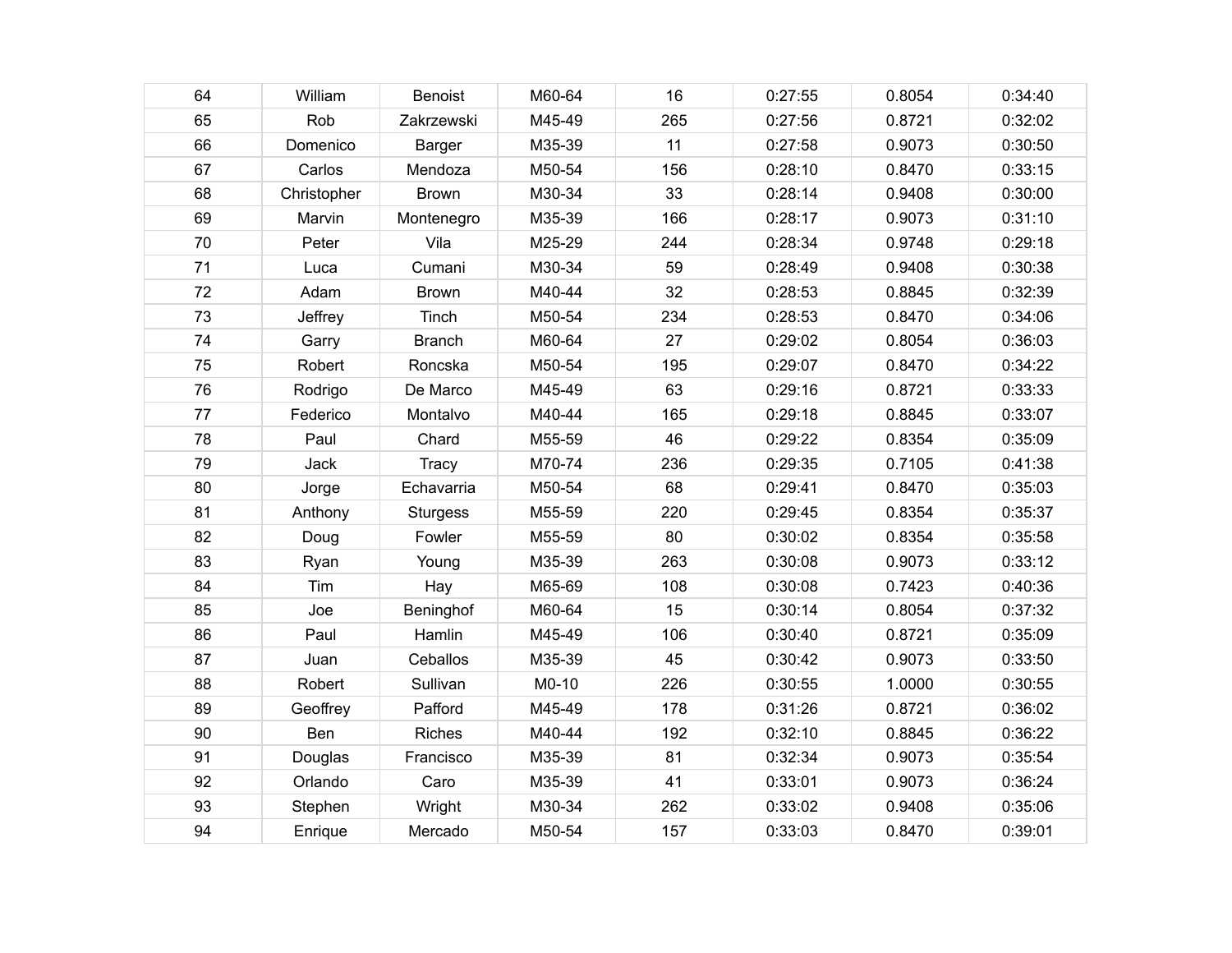| 95  | Esteven       | <b>Torres</b> | M45-49 | 293 | 0:33:03 | 0.8721 | 0:37:54 |
|-----|---------------|---------------|--------|-----|---------|--------|---------|
| 96  | <b>Dustin</b> | Owen          | M40-44 | 272 | 0:33:07 | 0.8845 | 0:37:27 |
| 97  | Dayle         | Peabody       | M50-54 | 180 | 0:33:16 | 0.8470 | 0:39:17 |
| 98  | Gene          | Augustin      | M90-94 | 8   | 0:33:25 | 0.4651 | 1:11:51 |
| 99  | Saul          | <b>Torres</b> | M25-29 | 235 | 0:33:26 | 0.9748 | 0:34:18 |
| 100 | <b>Blake</b>  | Kachman       | M30-34 | 120 | 0:33:30 | 0.9408 | 0:35:36 |
| 101 | Marc          | Smith         | M50-54 | 212 | 0:33:40 | 0.8470 | 0:39:45 |
| 102 | Daniel        | Lavoie        | M65-69 | 138 | 0:33:48 | 0.7423 | 0:45:32 |
| 103 | Jason         | Ward          | M45-49 | 252 | 0:34:00 | 0.8721 | 0:39:00 |
| 104 | Joshua        | Katz          | M45-49 | 122 | 0:34:19 | 0.8721 | 0:39:21 |
| 105 | Cesar         | Villanueva    | M50-54 | 245 | 0:34:20 | 0.8470 | 0:40:33 |
| 106 | Dennis        | Bergquist     | M60-64 | 18  | 0:34:29 | 0.8054 | 0:42:50 |
| 107 | Scott         | Werner        | M55-59 | 255 | 0:34:40 | 0.8354 | 0:41:30 |
| 108 | Hirofumi      | Kawakubo      | M40-44 | 123 | 0:34:46 | 0.8845 | 0:39:18 |
| 109 | Jonathan      | Sady          | M30-34 | 200 | 0:36:02 | 0.9408 | 0:38:18 |
| 110 | Joe           | Furstace      | M60-64 | 86  | 0:36:07 | 0.8054 | 0:44:51 |
| 111 | Nikolay       | Gudovich      | M35-39 | 98  | 0:36:12 | 0.9073 | 0:39:54 |
| 112 | Michael       | Valentine     | M50-54 | 239 | 0:36:14 | 0.8470 | 0:42:47 |
| 113 | Mike          | Sasso         | M50-54 | 205 | 0:36:25 | 0.8470 | 0:42:59 |
| 114 | Leslie        | Lilienthal    | M45-49 | 139 | 0:36:56 | 0.8721 | 0:42:21 |
| 115 | Luis          | Gomez         | M50-54 | 93  | 0:37:01 | 0.8470 | 0:43:42 |
| 116 | Antony        | Gaschteff     | M45-49 | 88  | 0:37:35 | 0.8721 | 0:43:06 |
| 117 | <b>Bud</b>    | Ajdukovic     | M55-59 | 4   | 0:37:57 | 0.8354 | 0:45:25 |
| 118 | Jeff          | Kober         | M55-59 | 129 | 0:38:10 | 0.8354 | 0:45:42 |
| 119 | Ryan          | Kindig        | M45-49 | 126 | 0:38:32 | 0.8721 | 0:44:11 |
| 120 | Alex          | Ramos         | M0-10  | 186 | 0:39:09 | 1.0000 | 0:39:09 |
| 121 | Mark          | VanScoter     | M60-64 | 242 | 0:39:49 | 0.8054 | 0:49:26 |
| 122 | Carlos        | Fernandez     | M35-39 | 75  | 0:41:36 | 0.9073 | 0:45:51 |
| 123 | <b>Brice</b>  | Gyurisko      | M60-64 | 100 | 0:44:35 | 0.8054 | 0:55:21 |
| 124 | Darren        | Flechtner     | M0-10  | 78  | 0:45:14 | 1.0000 | 0:45:14 |
| 125 | Chad          | VanScoter     | M19-24 | 241 | 0:49:08 | 1.0000 | 0:49:08 |